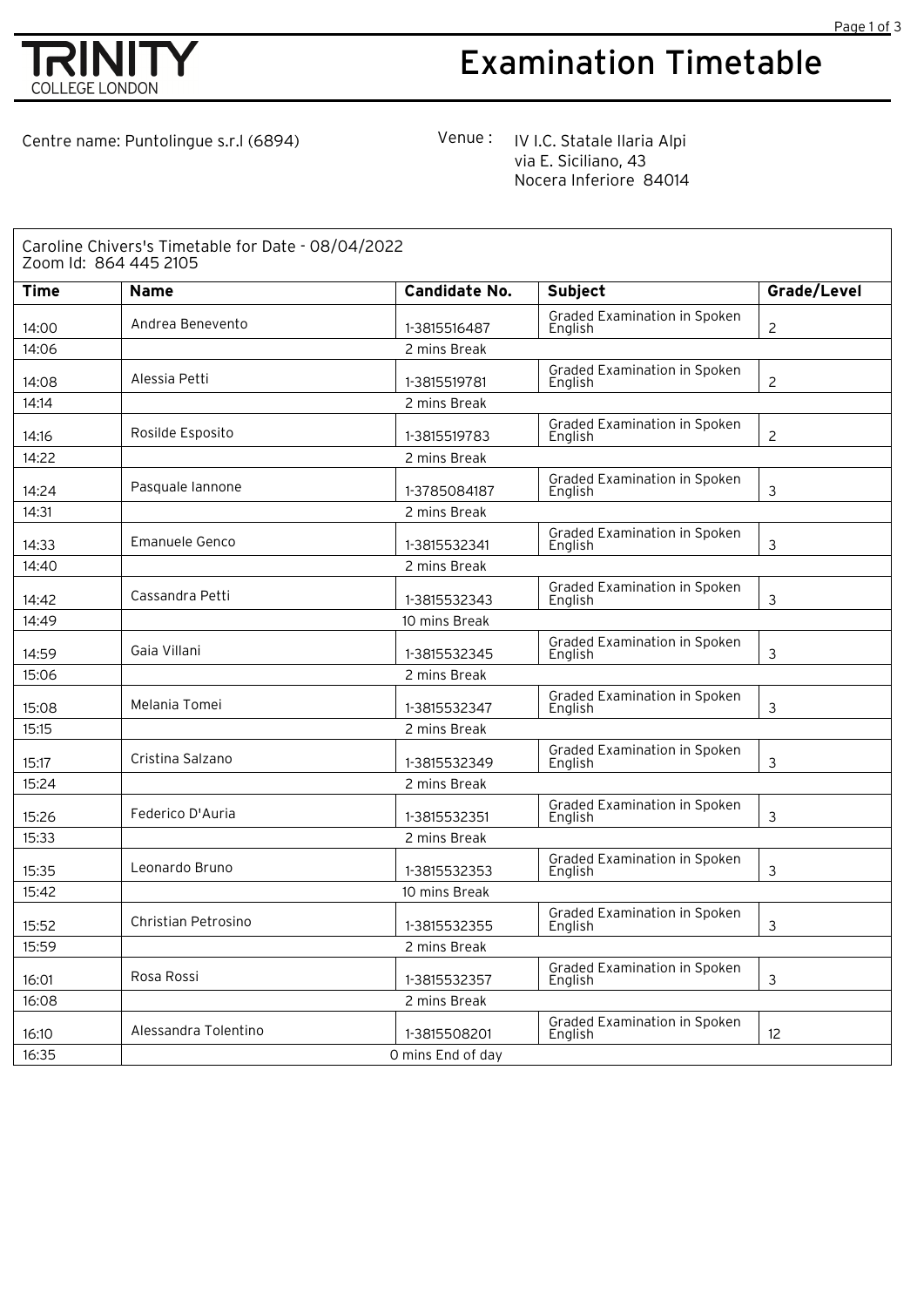

## Examination Timetable

Page 2 of 3

Centre name: Puntolingue s.r.l (6894) Venue: IVI.C. Statale Ilaria Alpi

via E. Siciliano, 43 Nocera Inferiore 84014

| Robert Dale's Timetable for Date - 08/04/2022<br>Zoom Id: 331 260 5629 |                         |                      |                                         |                |  |  |
|------------------------------------------------------------------------|-------------------------|----------------------|-----------------------------------------|----------------|--|--|
| <b>Time</b>                                                            | <b>Name</b>             | <b>Candidate No.</b> | <b>Subject</b>                          | Grade/Level    |  |  |
| 14:00                                                                  | Arianna De Martino      | 1-3815508203         | Graded Examination in Spoken<br>English | 1              |  |  |
| 14:05                                                                  |                         | 2 mins Break         |                                         |                |  |  |
| 14:07                                                                  | Alessandro Trotta       | 1-3815508205         | Graded Examination in Spoken<br>English | 1              |  |  |
| 14:12                                                                  | 2 mins Break            |                      |                                         |                |  |  |
| 14:14                                                                  | Alfonso Anselmo         | 1-3815508209         | Graded Examination in Spoken<br>English | 1              |  |  |
| 14:19                                                                  |                         | 2 mins Break         |                                         |                |  |  |
| 14:21                                                                  | Francesco Allegretti    | 1-3815508211         | Graded Examination in Spoken<br>English | 1              |  |  |
| 14:26                                                                  |                         | 2 mins Break         |                                         |                |  |  |
| 14:28                                                                  | Jacopo D'Auria          | 1-3815508213         | Graded Examination in Spoken<br>English | 1              |  |  |
| 14:33                                                                  |                         | 2 mins Break         |                                         |                |  |  |
| 14:35                                                                  | Mattia Ruggiero         | 1-3815508215         | Graded Examination in Spoken<br>English | 1              |  |  |
| 14:40                                                                  |                         | 10 mins Break        |                                         |                |  |  |
| 14:50                                                                  | Carmine Celotto         | 1-3815508217         | Graded Examination in Spoken<br>Enalish | 1              |  |  |
| 14:55                                                                  |                         | 2 mins Break         |                                         |                |  |  |
| 14:57                                                                  | Carmen Vittoria Capaldo | 1-3815508219         | Graded Examination in Spoken<br>English | 1              |  |  |
| 15:02                                                                  |                         | 2 mins Break         |                                         |                |  |  |
| 15:04                                                                  | Vittorio Taiani         | 1-3815508221         | Graded Examination in Spoken<br>English | 1              |  |  |
| 15:09                                                                  |                         | 2 mins Break         |                                         |                |  |  |
| 15:11                                                                  | Giuseppe Granatino      | 1-3815508223         | Graded Examination in Spoken<br>English | 1              |  |  |
| 15:16                                                                  |                         | 2 mins Break         |                                         |                |  |  |
| 15:18                                                                  | Raffaele Comarca        | 1-3815508207         | Graded Examination in Spoken<br>English | 1              |  |  |
| 15:23                                                                  |                         | 2 mins Break         |                                         |                |  |  |
| 15:25                                                                  | Flavia Comarca          | 1-3815516461         | Graded Examination in Spoken<br>English | $\overline{c}$ |  |  |
| 15:31                                                                  |                         | 2 mins Break         |                                         |                |  |  |
| 15:33                                                                  | Beatrice lacobucci      | 1-3815516463         | Graded Examination in Spoken<br>English | $\overline{2}$ |  |  |
| 15:39                                                                  |                         | 2 mins Break         |                                         |                |  |  |
| 15:41                                                                  | Marida Montuori         | 1-3815516465         | Graded Examination in Spoken<br>English | $\overline{2}$ |  |  |
| 15:47                                                                  |                         | 10 mins Break        |                                         |                |  |  |
| 15:57                                                                  | Dalila De Pascale       | 1-3815516467         | Graded Examination in Spoken<br>English | $\overline{c}$ |  |  |
| 16:03                                                                  | 2 mins Break            |                      |                                         |                |  |  |
| 16:05                                                                  | Antonio Viscomi         | 1-3815516469         | Graded Examination in Spoken<br>English | $\overline{2}$ |  |  |
| 16:11                                                                  |                         | 2 mins Break         |                                         |                |  |  |
| 16:13                                                                  | Rebecca Marchitelli     | 1-3815516471         | Graded Examination in Spoken<br>English | $\overline{2}$ |  |  |
| 16:19                                                                  |                         | 2 mins Break         |                                         |                |  |  |